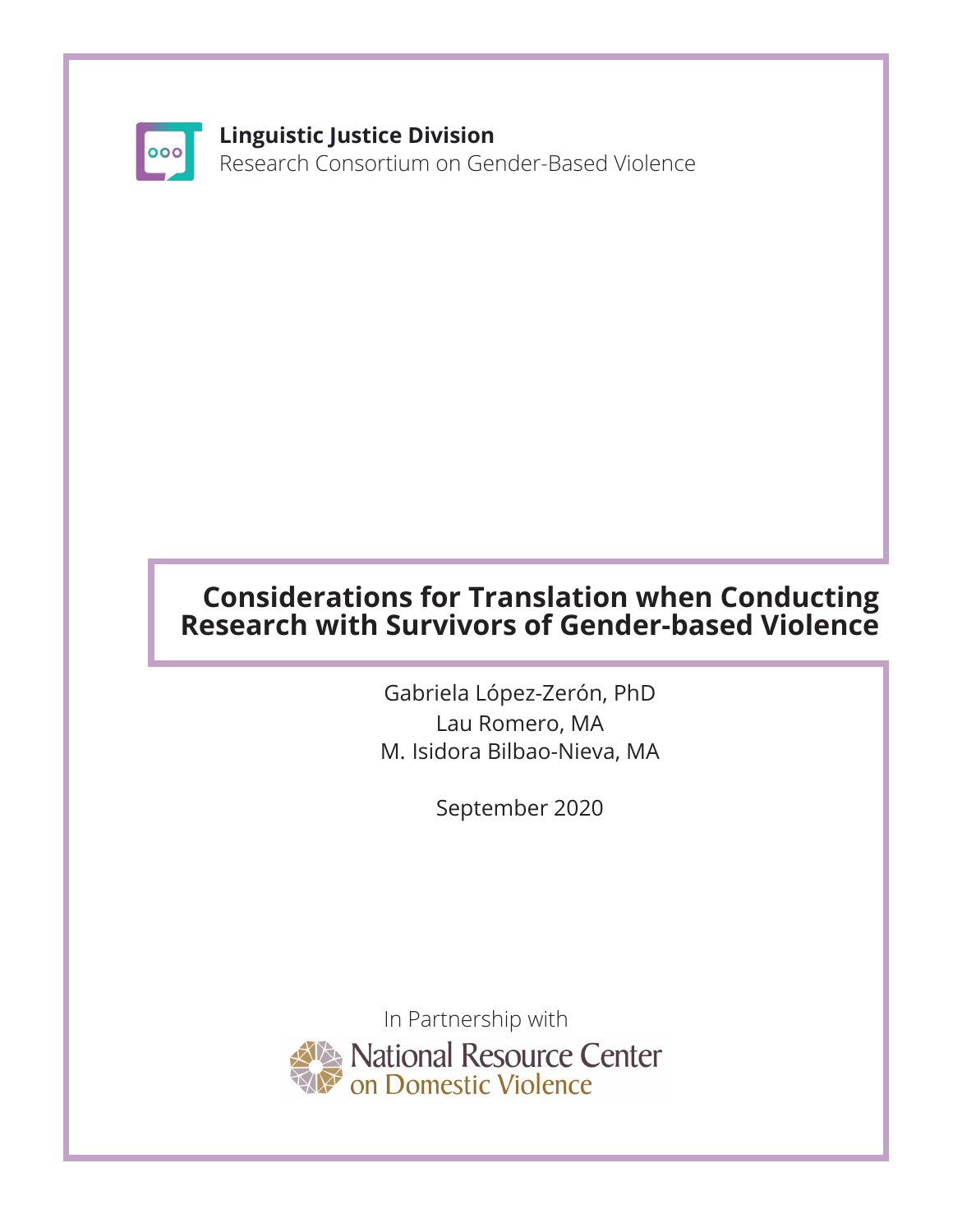# Translation

#### **Overview**

*This document provides a) a practical definition of what translation typically refers to; b) a brief overview of the key issues to consider in multilingual and multicultural gender-based violence research studies; c) clarifications of some of the common misconceptions regarding translation of research materials, and d) an example followed by discussion questions.* 

### **What is translation?**

We can think of translation as a process in which a translator takes a written message in one language and transfers it into a different language, maintaining all or most of the original meaning and tone of the original message. This is often a complex cognitive process that not only requires a high degree of linguistic competence (i.e., being fluent in both languages), but also strong cultural and contextual competence (See **Considerations for Interpretation** for more details).

# **Translation Considerations in Gender-based Violence Research**

In gender-based violence research, translation is a key element for ensuring meaningful and equitable language access for multicultural participants. Although the accurate translation of research materials is critical, further adaptation and considerations may be needed to truly provide culturally and contextually responsive materials. That is, a literal or verbatim translation of written documents may be grammatically correct, but it may not be appropriate for the target population. If culture and context are not a central part of the translation process, research materials are likely to not be understood as intended or, if the language used is too formal, it may simply not be understood at all. Therefore, research materials must be translated accurately and thoughtfully, integrating trauma-informed principles and cultural and contextual considerations, to ensure the validity of the data when working with multilingual and multicultural participants.

Additionally, researchers must consider whether they need to translate data collected prior to the analytic process. If that is the case, it is important to make sure that data are also translated accurately and thoughtfully, and that culture and context are part of the analytic process.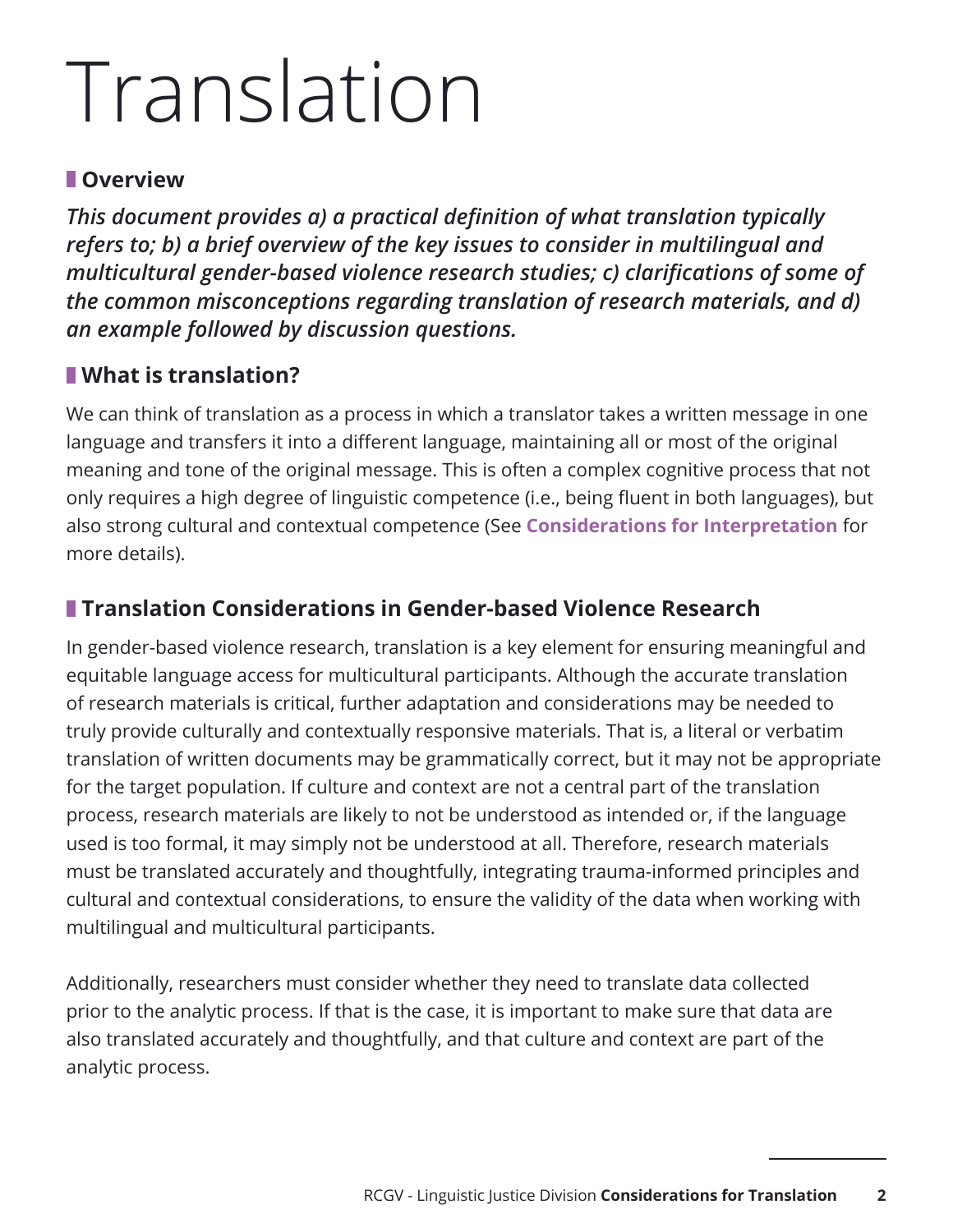## **Common Misconceptions when Translating Research Materials**

## Accurate and Thoughtful Translation of Research Materials...

**Does Not... Does...**



Guarantee that the communication between data collectors and participants will always be effective. Data collectors might still need to further clarify questions and probe to clarify answers. (See **Negotiation of Meaning** for more details).



Ensure meaningful and equitable language access to multilingual and multicultural survivors participating in research.



Provide a first step in integrating a linguistic justice framework to the research study when paired with additional adaptations, training and supervision of staff as needed throughout the entire research process.



Automatically ensure that participants will be feel comfortable and safe during the data collection process. Further data collection training with a clear focus on culture and context is necessary (in the language in which data will be collected).



Integrate a linguistic justice framework to the entire research study.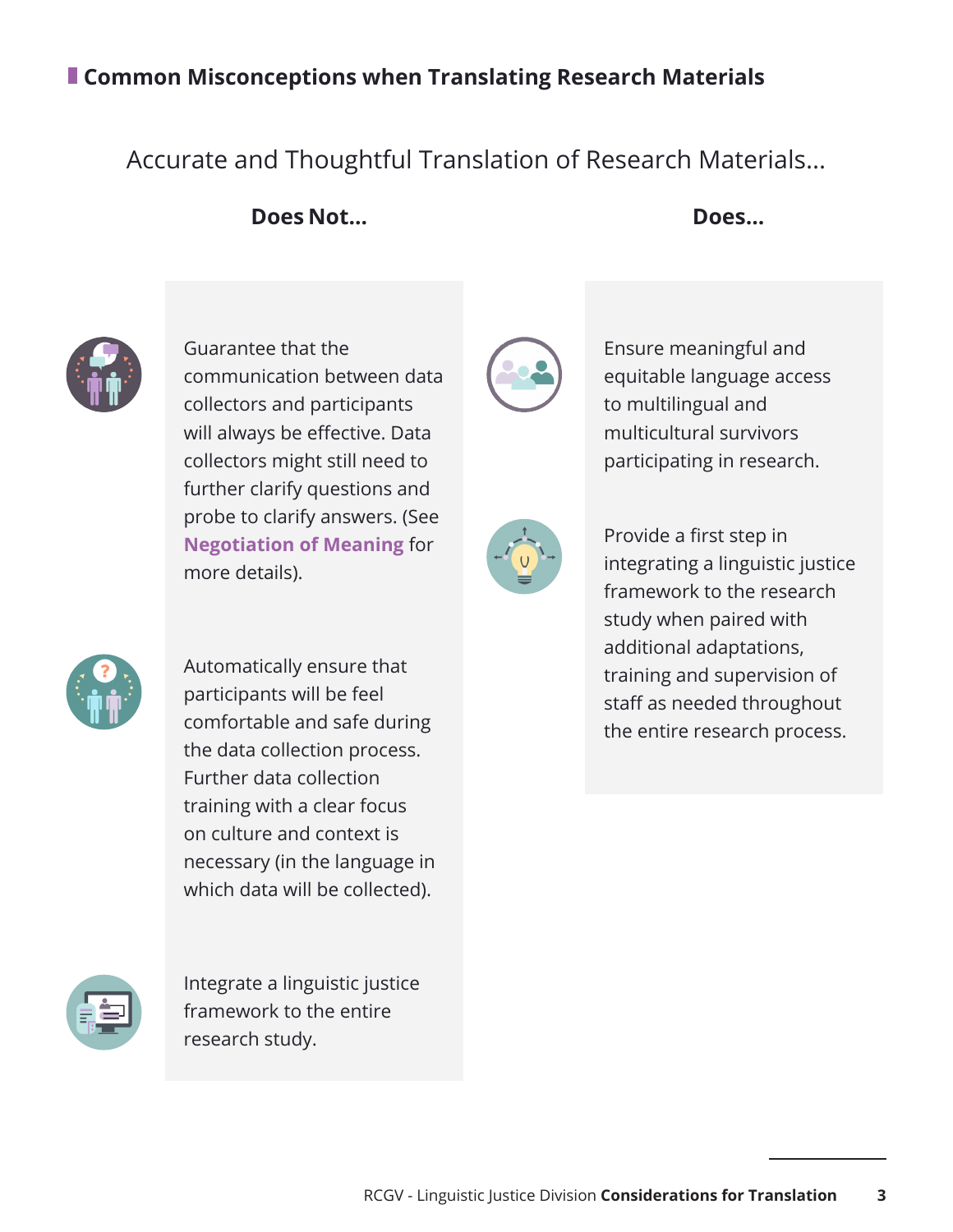# Example The Complexities of Translating 'Advocate' in Spanish

In the U.S., an 'advocate' typically refers to someone providing direct support to survivors of gender-based violence. However, in Spanish, there is not a literal translation for the word advocate that accurately captures the essence of the role. If translators do not have a background in gender-based violence, they might not be familiar with the work of domestic violence / sexual assault (DVSA) advocates. Thus, they might be inclined to translate the word 'advocate' using some of its common dictionary translations such as 'abogado' (lawyer) or 'defensor' (defender). Both of these words are grammatically correct translations of the word advocate; however, they are unfit translations for the DVSA context.

In the gender-based violence field, it is increasingly common to use the word 'intercesor(a)' as a translation for 'advocate' as it means someone who intercedes on behalf of another person. However, it is not a very common word and might not be understood by all Spanish speakers. For that reason, researchers might consider adding a note the first time the word is used to explain that 'intercesor(a)' will be used to refer to survivors' advocate(s).

As this example illustrates, incorrect or unfit translations of field-specific terminology might cause confusion and result in unreliable data. Thus, it is important to ensure that research materials are translated accurately and thoughtfully as discussed above or reviewed by trained professionals familiar with gender-based violence terminology in both languages.

Discussion Questions:

- What could have been some potential consequences of using the literal translation of advocate as 'abogado' or 'defensor' in research materials?
- What might be some of the benefits of investing in further explanation of field-specific terminology in research materials that have been translated to one or more languages?